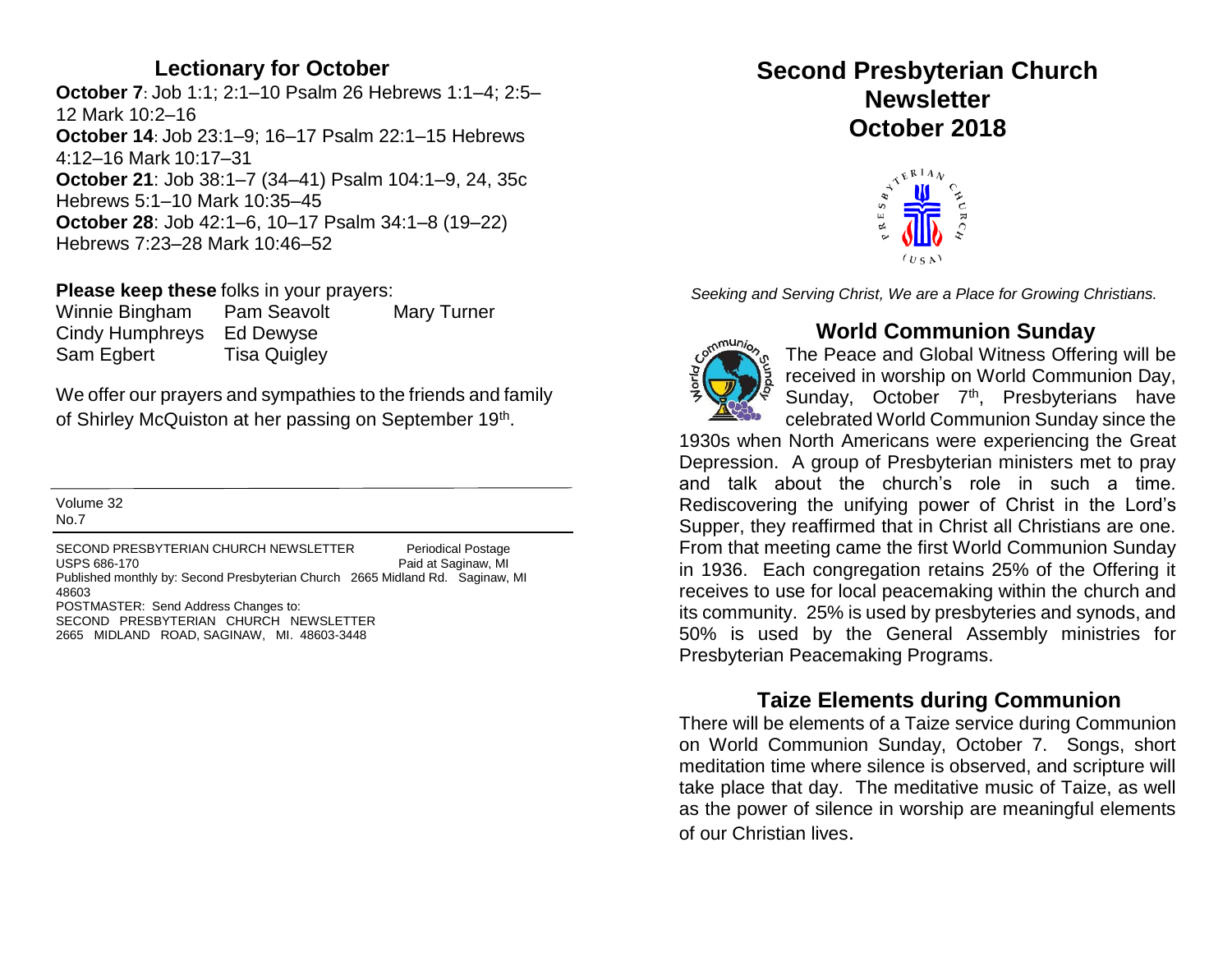### **Home Communion Servers Needed**

Each Sunday that we celebrate Communion in church, Communion is taken to our home bound members. Two elders and/or deacons visit with and then serve Communion to a member who is unable to come to church. We are seeking elders or deacons who would like to be a part of this ministry. We are also hoping to find more members who would enjoy receiving Communion at home. Sign-up sheets are in the gathering area for serving or receiving Communion.

#### **Mark Your Calendar**

On World Communion Sunday, October 7, we will have a table set up in the main hallway for you to bring non-perishable food items and personal care





### **Men's Fellowship Breakfast**

All men of the church are invited to join in on **Saturday, October 6th**, for breakfast, study and

fellowship. We meet at 8:00 a.m. at the church, as we continue our study of the Acts of the Apostles. This month's study will begin with Acts15. Come and join us!

# **The Odd Tuesday Bible Study is Back!**

Our Odd Tuesday Bible Study is back! It's called the "Odd Tuesday Bible Study" because we will meet on the 1<sup>st</sup>, 3<sup>rd</sup> and (when there is one)  $5<sup>th</sup>$  Tuesdays of the month. In October we'll meet on October 2<sup>nd</sup>, 16<sup>th</sup> and 30<sup>th</sup> (the first, third and fifth Tuesdays). This year we'll look at the book of Exodus. We'll begin at 7:00pm, and each time and we'll finish sometime between 8:00 and 8:30pm, depending on how discussion goes. So mark your calendars, bring your bible and join in!



# **Florence Gilmour Circle**

All women of the church are invited to join us on **Wednesday, October 10th**, at 9:30am for study and discussion of the book, *The Grand Weaver*

by Ravi Zacharias. We'll continue with chapter 7 this month.

#### **Busy Hands and Hearts**

Busy Hands meets the **FIRST** Monday of the month. October meeting will be **Monday, October, 1st** from 1:00 – 3:00 p.m. We would like



to welcome anyone interested to come and see for themselves what we are about. You do not need to knit or sew to come! Please come and share with us your ideas so we can create items to share with others in our community. If you have any questions, please call Ruth Anderson (792- 0372)



#### **Boy Scouts Popcorn & Wreath Sale**

**October 14, October 21, and October 28**, our Boy Scouts will be in the gathering area after worship to take orders for their Popcorn and Wreath sales. The profits from these items support the Scouts going to camps and events all year long. Please support our Boy Scouts!

#### **2 nd @ Second**

**Adult Education will begin Sunday, September 30**. We are continuing a new series from "The Great Courses" called "Great World Religions", a comprehensive study of the five major world religions – Christianity, Islam, Judaism, Hinduism, and Buddhism. This year we will explore the Buddhist religion with lecturer Malcolm Eckel, PhD., Associate Professor of Religion at Boston University. Get your coffee and doughnut and join us at 10:45AM in the library.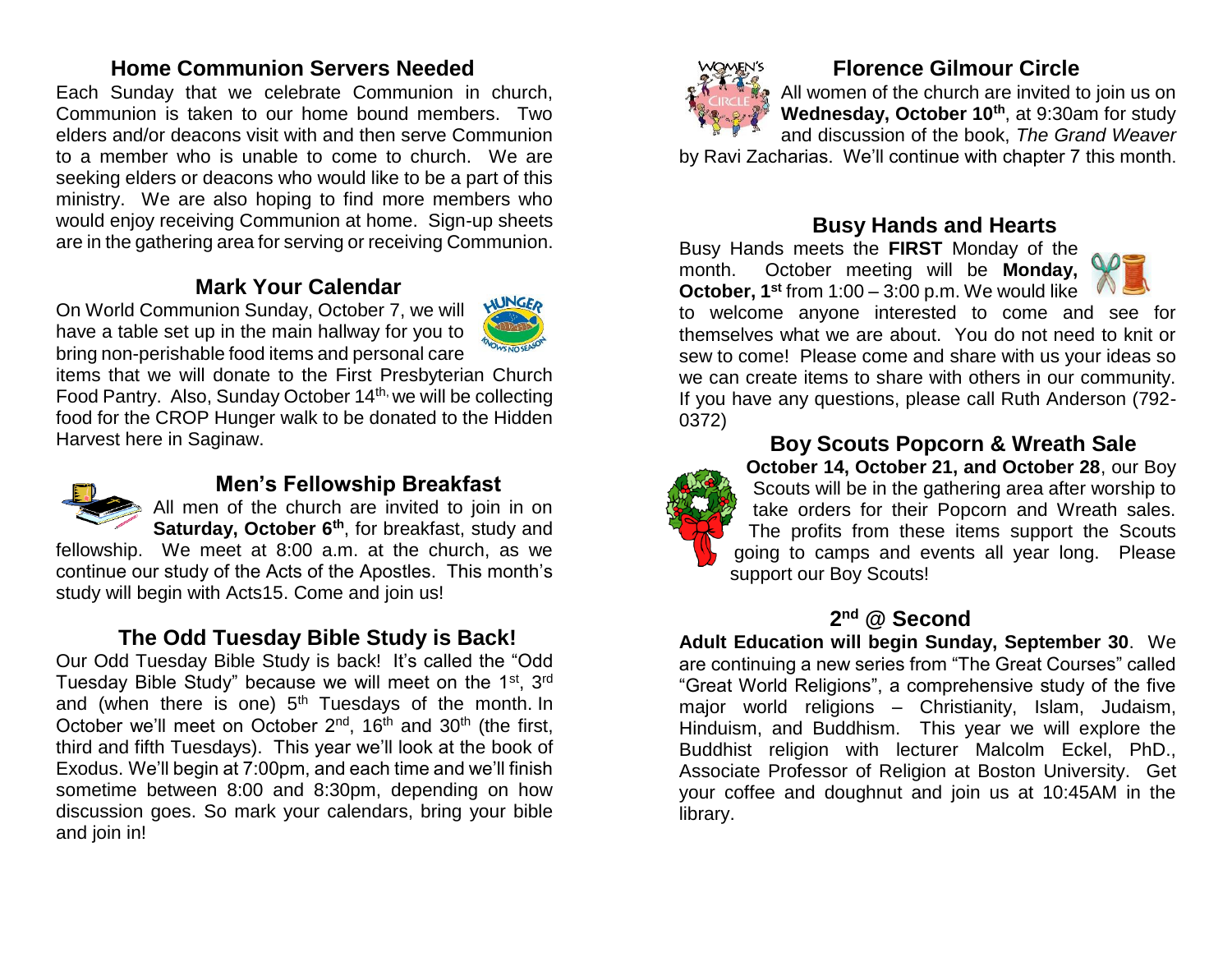#### **SERRV**

There will be a SERRV sale before and after worship on the following dates: **October 21, October 28, and November 4th**. There are many new items as well as sale items available. A new product this year is



handmade, scented candles. Bright Endeavors is a Chicago based company that teaches young or at-risk mothers to craft premium soy candles in a supportive, professional environment. By purchasing one of these candles, you will help to provide training and employment to these at-risk mothers.

#### **Sunday School Workshop Leaders Needed**

We are still in need of volunteers for leading our Sunday school workshops! Subjects and units coming up are: "The Ten Commandments" (Choose ethical and faithful behaviors in different scenarios and make a mezuzah); "The Prodigal Son" (hear the story of *Sadako and the 1000 Paper Cranes*  and make origami cranes, perform a play based on the book, *The Runaway Bunny,* build a wall and a bridge); "Woman with the Alabaster Jar" (meet the woman, decorate stones with fruit of the spirit words, plays games such as Simon says and dominos); These are just a few of the very exciting workshops coming up! Please consider a small time with our children of Second Presbyterian Church.



# **Fish Fry, Bake Sale & SERRV Sale**

We'll need lots of help at the Fish Fry on Friday October 19. Signup sheets are in the gathering area. It takes many hands to make this event a

success....and it's also really great fellowship. We will also have a Bake Sale and the SERRV sale during the Fish Fry.

# **Scrip**

We will place a Scrip order on Sunday, October 7. You may stop by the office any Sunday to purchase any of these gift cards that we have on hand:

| Applebee's \$25      | <b>Bath &amp; Body Works \$10</b> |                         |  |  |  |  |
|----------------------|-----------------------------------|-------------------------|--|--|--|--|
| <b>Arby's \$10</b>   | <b>Goodrich Theater \$10</b>      |                         |  |  |  |  |
| Logan's \$25         | <b>Kohl's \$100</b>               | Meijer \$25/50/100      |  |  |  |  |
| Olive Garden \$10/25 | Panera \$10                       | <b>Red Lobster \$25</b> |  |  |  |  |
| Subway \$10          | <b>Starbucks \$10</b>             | Taco Bell \$10          |  |  |  |  |
| <b>TJ Max \$25</b>   | Target \$25                       | Wendy's \$10            |  |  |  |  |

#### **Our Mission at Work**

The Mission committee recently delivered school supplies and winter outerwear to both the Brethren School in northern Michigan and Arthur Eddy Academy here in Saginaw. The following is a list of what we donated and sent:

**School supplies** - 67 Backpacks, 36 rulers, 261 notebooks, 95 boxes of crayons, 21 pairs of scissors, 49 glue sticks, 4 packs of construction paper, 26 bottles of glue, 158 folders, 36 boxes of markers, 31 packs of colored pencils and 59 packs of pens.

**Winter outerwear** - 93 pairs of gloves, 213 hats and scarves, 176 coats, 90 pairs of boots, and 27 pairs of snow pants.

**Thank you** to all those who donated and those who sorted, counted and packed the loads for delivery! Thank You to Doug Buter and Dick Brown for making the deliveries.



#### **Stocking to the Troops**

We will begin collecting items to fill stockings the middle of October. If you can't fill a whole stocking, you can bring items in and we will combine them with

other donations and fill a stocking. Watch the Sunday bulletins for further information.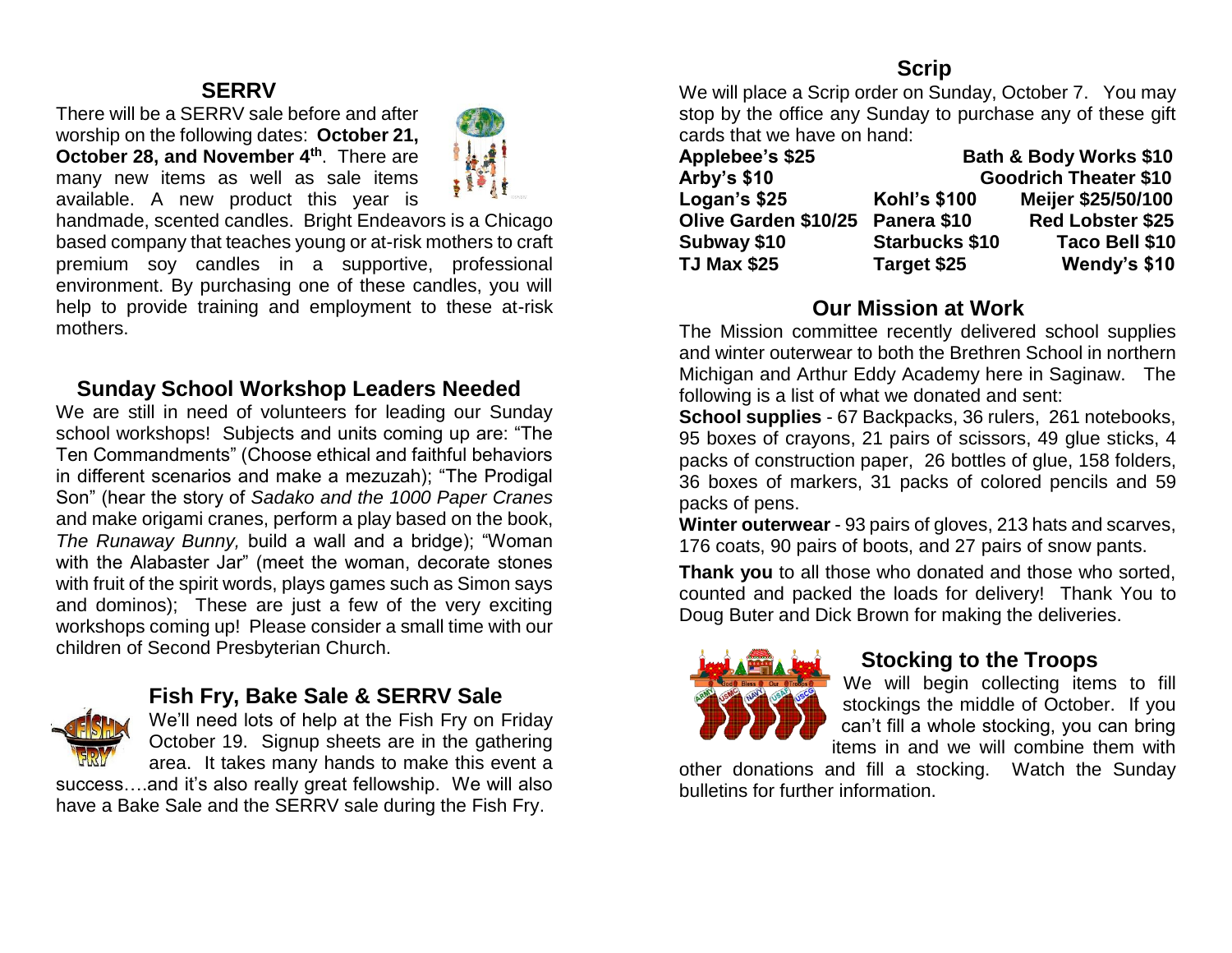

The CROP Hunger Walk will be on **Sunday, October 14**, with registration at the YMCA starting at 1:00 pm, and the walk starts at 1:30pm. This year, if our church has three or more youth

(21 and under) walking and if they can raise \$250 or more as a group, an anonymous donor will add \$125 to their fundraising total. And \$125 can go a long way toward feeding those in need. So let's give the youth our encouragement to participate and our dollars to help them achieve this goal!

Besides the regular 6 mile CROP Walk, Saginaw County will feature a half-distance walk option, 3 miles, for those with physical concerns, young children or time constraints. It's easier than ever to participate!

CROP Hunger Walks help support hunger-fighting efforts in America and around the world by providing sustainable food and water solutions and other resources that empower people to meet their own needs. And 25% of the total amount raised stays right here in our community to fight hunger and poverty through local agencies like the East Side Soup Kitchen, City Rescue Mission and Hidden Harvest. Money raised through the CROP Walk helps them refill their pantry shelves after the summer fundraising "doldrums". Though the need is always great, so is the compassion of our Lord, Jesus Christ, who we are called to imitate. Something else different this year is a collection of canned goods for our local Hidden Harvest. So when you come to walk, bring a canned food with you.

#### **CROP will only accept these items:**

- \* Canned fruit & vegetables
- \* Canned meats (tuna fish, chicken)
- \* Canned soups & meals (chili, stews, etc.)
- \* Plastic jars of peanut butter

**So please join us in the CROP Walk, either by walking or sponsoring a walker from our congregation!**

# **October Youth Events**

**Sunday, October 7th** – PYG 10:45am to noon **Sunday, October 14th** – CROP Walk! See Newsletter and bulletins for more details **Sunday, October 21st** – Halloween Party! 5-7pm. Watch the bulletins and your email for details! **Saturday, October 27th** – Corn Maze! This is an evening activity – watch the bulletins and your email for details! **Sunday, October 28th** – no PYG

### **PYG Popcorn**

If you have been craving that amazing smell of popcorn after church – come see us on Sunday, October  $7<sup>th</sup>$ !

# **PYG Halloween Party**

Join us for a Halloween Get Together on Sunday, October 21<sup>st</sup> 5-7pm. Dinner will be provided. Costumes are optional but highly encouraged! Bring your friends!





#### **2018 Per Capita Apportionment**

At the beginning of each year our Per Capita Apportionment for ecclesiastical expenses comes

due. Per Capita is part of being a Presbyterian and connecting to the Presbyterian Church as a whole; it is part of the glue that holds Presbyterians together The total 2018 per capita amount is \$26.94 per member (not per household). It goes to General Assembly, Synod of the Covenant and the Presbytery. If each member pays their Per Capita amount above their regular giving then pressure on our budget is reduced. Please mark Per Capita on your check or envelope.